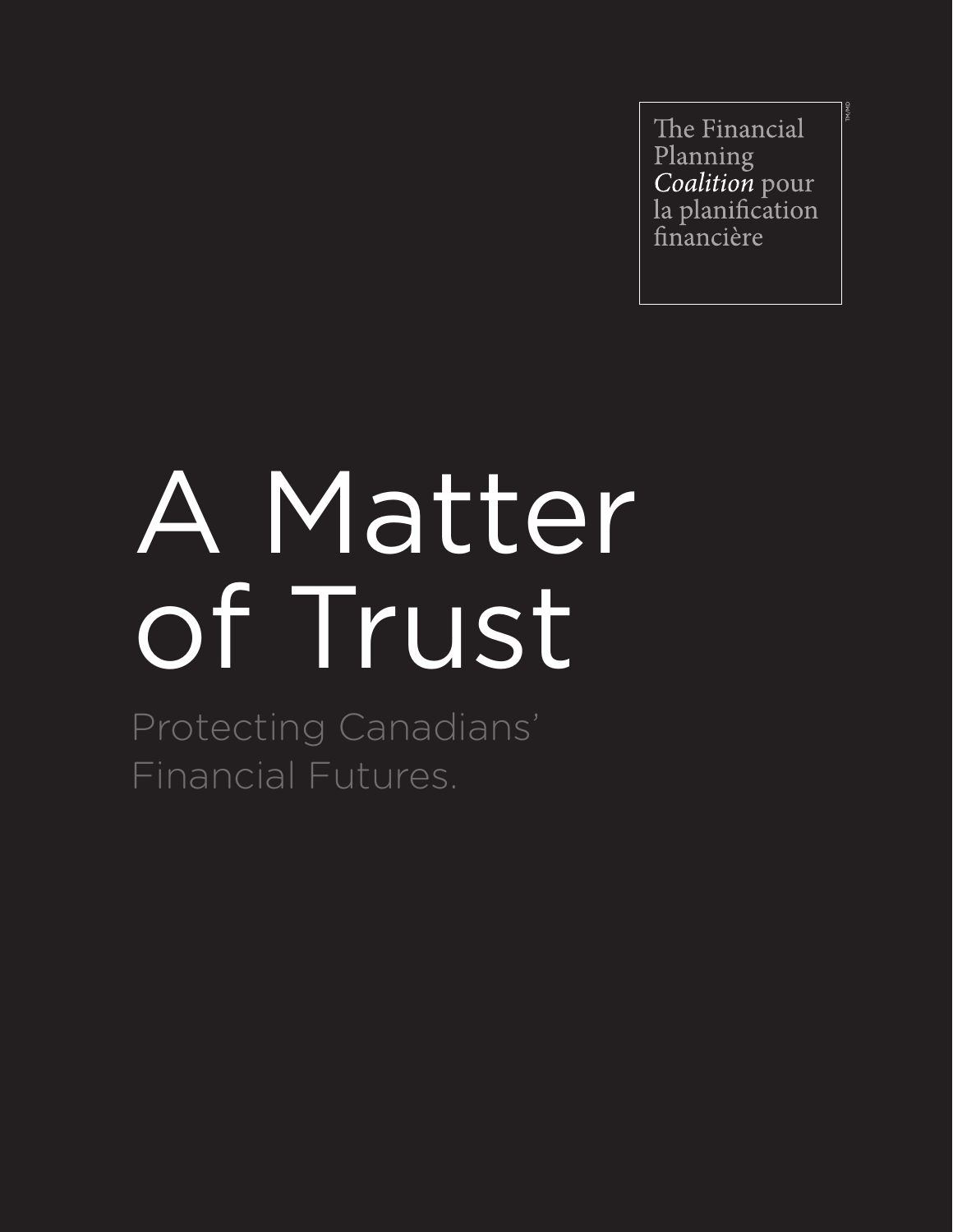Studies have clearly demonstrated that Canadians are not getting the financial planning help they need, from qualified, professional financial planners. This is partially the result of a lack of understanding of how to identify a qualified financial planner and of what they should expect of a financial planner and/or a financial plan.

Today's unregulated financial planning environment leaves consumers vulnerable and at risk of receiving advice from individuals holding themselves out as financial planners but who have not had to meet any qualifications based on accepted,

Canadians must be able to trust financial planners to help them achieve their financial well-being.

Almost 1/2 of Canadians believe there are current regulatory standards for financial planners: (Proportion significantly higher among people with a higher household income (\$100K and more) and people with a higher education (university  $diploma$ ).<sup>1</sup>

Canadians remain confused and at risk. They expect, and have a right to expect, that anyone holding themselves out as a financial planner is qualified, competent, ethical and accountable for the advice that he or she is providing. In fact, in Canada, outside of Quebec anyone can call themselves a financial planner. There are no competency or ethics requirements or oversight mechanisms specifically for financial planners, other than through voluntary certification.

of Canadians have heard of the profession of financial planner.

92% 59%

of Canadians feel they do not have the necessary knowledge to adequately plan their financial future and admit they will need help planning their financial future.

Jan. 2014 sample of 1,501 English or French-speaking Canadians, 18 years of age or older.

unified standards of ethics, competence and practice. The term "financial planning" is too often used as a sales pitch to sell product and the title "financial planner" is used haphazardly throughout the industry. The majority of those people in Canada who imply through title and/or advertising that they are financial planners are in fact licensed and qualified only to give advice relating to product recommendations or purchase. An expertise in product advice gained from licensure does not equate to competence in financial planning. Nevertheless, studies have shown that consumers believe it does.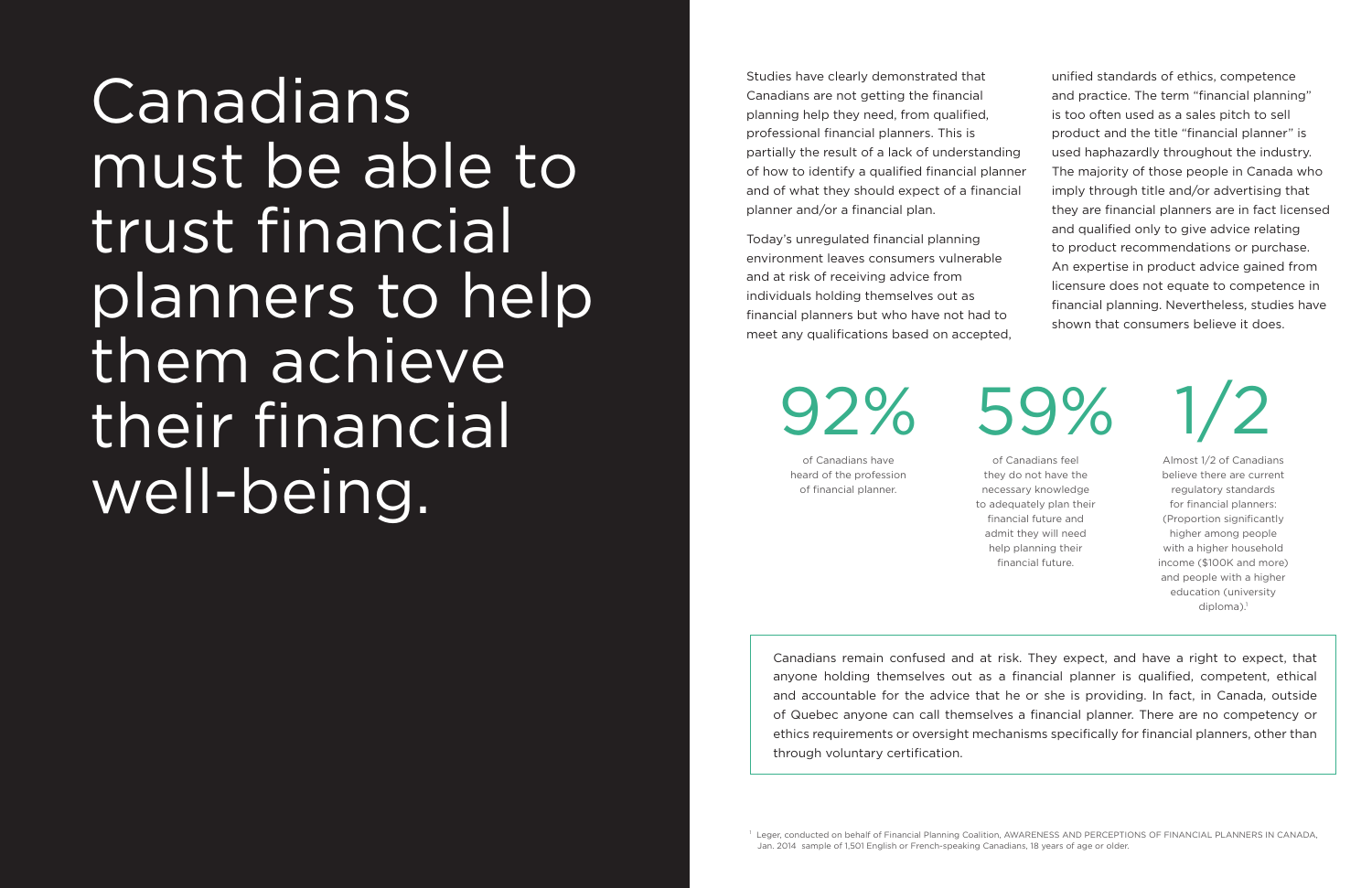## What's Stressing Canadians?



There is no doubt that Canadians need the guidance of competent, professional financial planners. Study after study reveals the current societal challenges we face. An aging population has put great strain on our social safety nets; consumer debt levels continue to escalate; and gaps in workplace wellness programs have left our population in the most financially vulnerable and precarious positions that we have experienced in decades.

## We know financial planning matters

### Empirical Evidence Goes Well Beyond Wishful Thinking

**87%** of Canadians wish they had made better financial decisions earlier in life.

**45%** of Canadians are embarrassed about their lack of control over finances.



**4 in 10** people in relationships with shared finances argue regularly over finances.2

Feel Prepared to Manage Through Tough Economic Times

Planning







2 Leger, conducted on behalf of FPSC, FINANCIAL PLANNING REPORT Fall, 2014; included more than 1,000 Canadians (excluding Quebec); margin of error of +/- 2.5%, 19 times out of 20.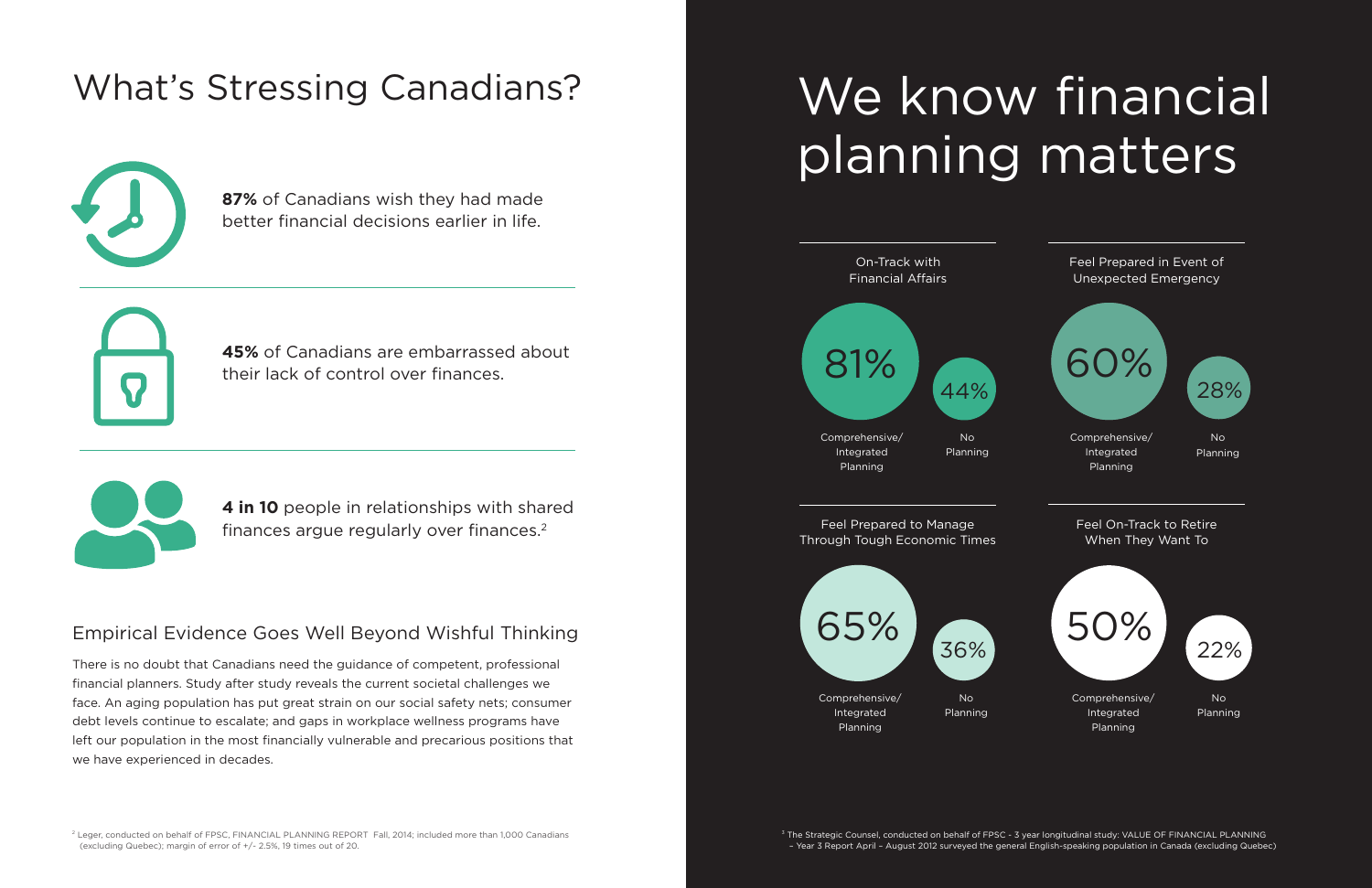We need to ensure that consumers are appropriately served and protected by qualified and competent financial planners. Clear, singular standards of competence, ethics and practice must be accepted and permitted to be enforced.

- Recognize and adopt the *Canadian Financial Planning Definitions, Standards & Competencies* - a joint publication of Financial Planning Standards Council (FPSC) and Institut québécois de planification financière (IQPF). 2
- Create title and holding out restrictions to only those who have demonstrated their competence by meeting a single set of unified qualification standards, ongoing professional ethics and continuous professional development requirements. 3
- Make financial planners accountable to a professional oversight body that understands financial planning and professional obligations and that represents the public interest.  $\Delta$

Such a model remains self-funded by professional financial planners and establishes no additional regulatory burden other than to require that all who claim to be financial planners meet and continue to meet the competency and ethical requirements expected of those who have stepped up to, and continue to adhere to, the unified standards already established by Financial Planning Standards Council (FPSC) and the Institut québécois de planification financière (IQPF).

Adopt a single, unified set of standards for financial planners. 1

This model will benefit all stakeholders.

**• Consumers:** with greater protections and clarity around what they should expect from a financial planner. Further, through participation in the planning process with a duly qualified individual, consumers will gain greater control of their financial futures and will be protected.

**• Provincial governments:** from the adoption of greater consumer

- 
- protection through a simple, proven, "no added cost" model.
- regarding qualification requirements.
- 
- 

**• Industry:** through reduced compliance risk, assurance of consistency of quality delivery of financial planning and clear and simple direction

**• Existing regulators:** by having the consumer protection issues related to financial planning addressed through a professional oversight model.

**• The financial planning profession:** from the increased confidence placed in financial planners, and added credibility and clarity of their role as critical players in helping guide Canadians to a better financial future.

## Protecting Canadians' Financial Futures: The Solution



The solution we propose is simple – codify in law the professional certification structure, governance and oversight mechanisms that already exist in practice, but that are currently voluntary for the 22,000 certified or licensed financial planners in Canada, and make them a requirement for all who wish to claim financial planning as their own.